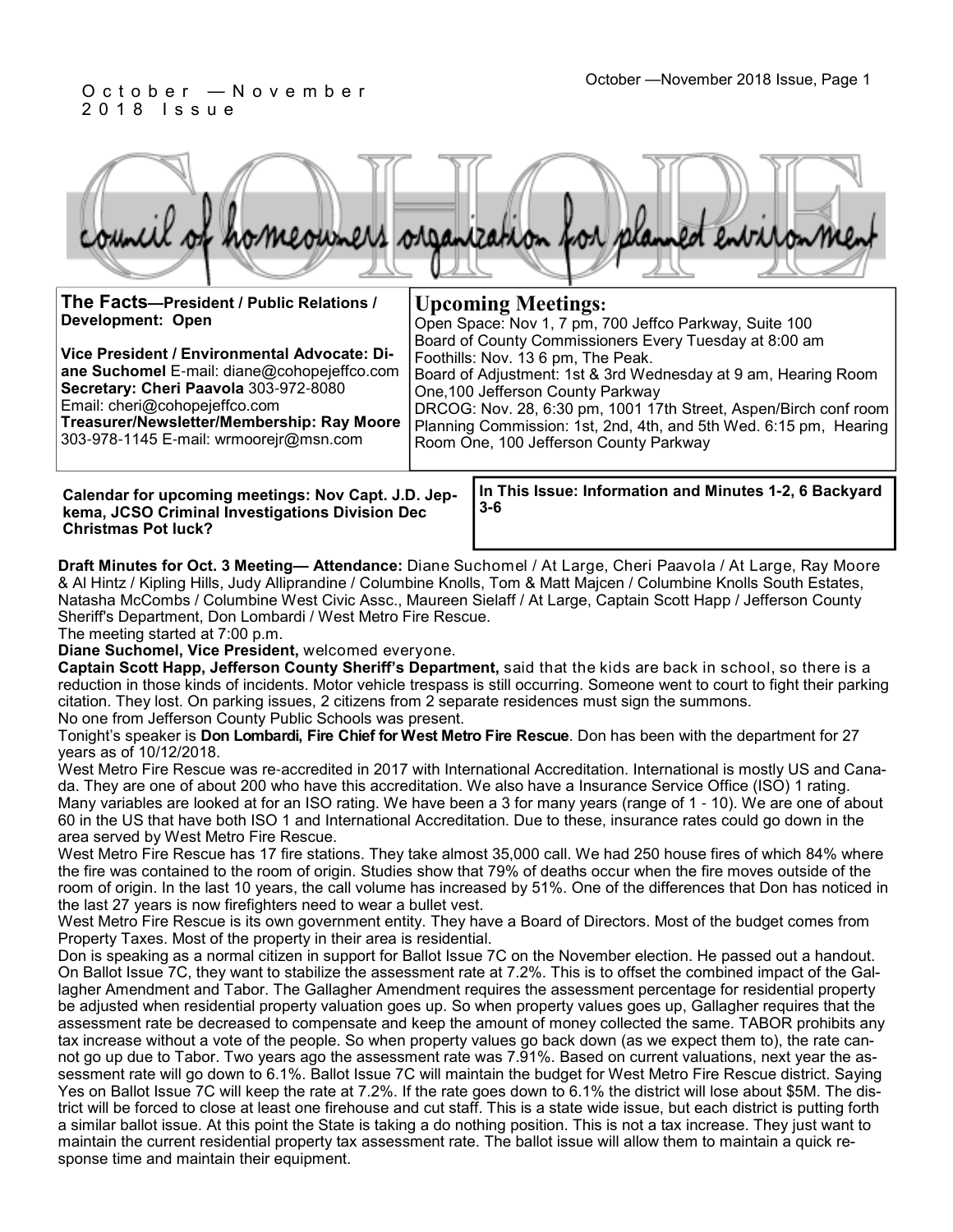For more information on Ballot Issue 7C can be found at lifesavingalliance.com. This is the organization supporting and promoting the Ballot Issue.

The Ballot this year is quite long. Don asked us to all vote on 7C first and perhaps work on the Ballot from the bottom up. Otherwise you may run out of energy before you get to 7C.

Questions? Someone lives just out of the West Metro Fire Rescue district in the Littleton Fire district. There used to be an agreement between Littleton and West Metro that whomever was closest would respond to a call. This agreement was rescinded by Littleton Fire.

On fireworks this year, there seemed to be fewer. What changed? The Communications Specialist, Susan Saito, set up a deal with HOAs that if a fire truck was used in their parade, then they would put up yard signs asking for no neighborhood fireworks and to please support professional events. How can someone get one of those signs? The Fire department prefers to work with neighborhood HOAs. They should call Susan Saito at 303-989-4307.

How have the legalization of marijuana affected the number of fires? It went up a little initially but now it has about the same. The major concern now is the Opioid Crisis. Responders use Narcan 9 - 10 times per month. It doesn't work with synthetic opioid. There is a State-wide prescription that allows any citizen to get a dose of Narcan. It can be given by shot (or IV) or nasally. When Narcan is administered, responders have to be prepared. The overdosing person may be mad because they just lost their "high". It brings them right back to reality.

Someone lives near Station 12 and has noticed that people do not get out of the way of firetrucks. Yes, this is an issue. There are new apps coming out soon that would alert vehicles over their stereos.

Who is responsible for fire hydrants? The water district is responsible.

Is West Metro Fire Rescue on NextDoor.com? Yes.

**Reports from Officers** We do not have a President.

Roll Call was taken. We had 8 members present and had a quorum.

**Ray Moore, Treasurer,** was not present. We have \$1,819.47.

**Cheri Paavola, Secretary,** was present. The Minutes for Sept. were approved.

**Diane Suchomel, Vice President,** was present.

The following are Pre-applications.

PA 18-122317 is for 12325 W. Bowles Ave. They want to rezone for PD to allow a service agency for adults with developmental disabilities.

PA 18-122950 is for 11415 W. Belleview Ave. It is the northeast corner. They want to build 73 town homes.

PA 18-122987 is for 12773 Grizzly Dr. It is in Deer Creek. They want to divide a 5 acre lot into 2 - 2.5 acre lots. The following is a Rezoning Application.

RZ 18-125284 is for 4277 S. Eldridge St. near C-470 and Quincy. They want to rezone from C1 to SD.

Echo Park is now closed.

There have been no changes at the Safeway property.

Construction is starting soon at the southwest corner of Kipling and Coal Mine. They will be building houses.

We went over the meeting dates for 2019. Diane will request the meeting room for all months except July 3 and Aug. 7. Will we have a picnic?

The speaker for Nov. is Captain J.D. Jepkema. He will talk about Marijuana issues. The meeting will be at Lilley Gulch in the Reo Room. Diane has heard the presentation and says that it is REALLY GOOD and should not be missed. The Adopt-A-Highway date is Oct. 13 at 8:30 a.m.

**Old Business** The position of President for COHOPE is still open.

**New Business** None.

#### **Announcements** None.

We adjourned at 8:22 p.m..—*Cheri Paavola*

| <b>COHOPE Treasury Activity: October 2018</b> | W. R. Moore, Treasurer |         |
|-----------------------------------------------|------------------------|---------|
| Beginning Balance August 1, 2018              |                        | 1824.97 |
| <b>Deposits</b>                               |                        | 0.00    |
| Withdrawals                                   |                        | 5.50    |
| October Newsletter \$5.50                     |                        |         |
| <b>Ending Balance November 7, 2018</b>        |                        | 1819.47 |
|                                               |                        |         |

*From Jeffco website*—**Changes for Business Coming to Jeffco** Two to One Vote to Eliminate Business Personal Property Tax— At the Board of County Commissioners Sept. 18 public hearing, the board voted two to one to eliminate the General Fund Business Personal Property Tax (BPPT). Commissioners Libby Szabo and Tina Francone voted yes, and Commissioner Casey Tighe voted no for this change.

Personal property includes equipment, machinery and furniture used at a business. After personal property is purchased, it gets taxed each year until it is discarded. The assessment rate of 29 percent is applied against its value to get the assessed value and then the tax rate (mills) from each taxing authority (same as real property) is applied. Ninety percent of BPPT payers pay less than \$1,000, ten percent pay between \$1,000 and greater than \$100,000 per year.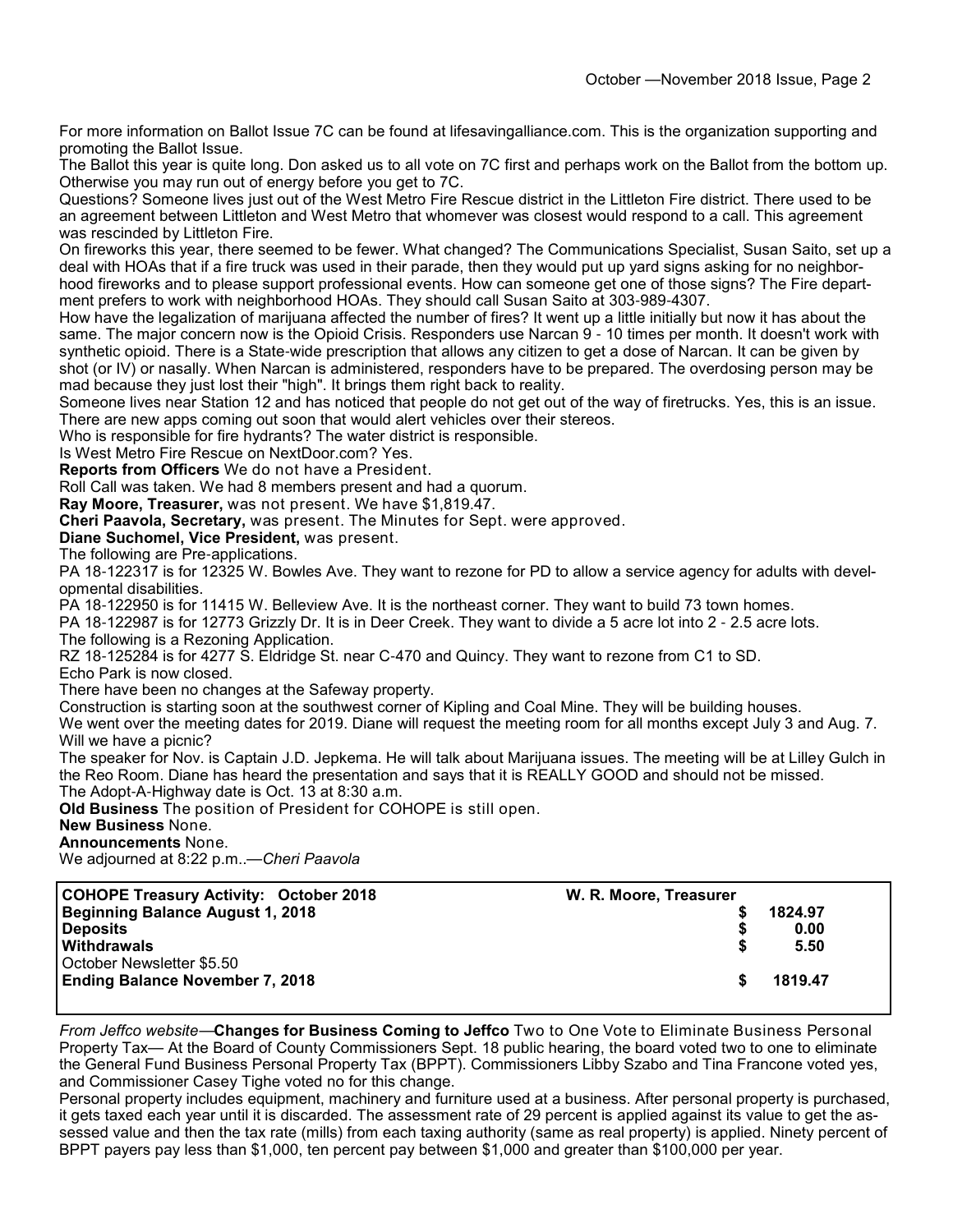# **THE BACKYARD**

## Columbine Hills News

**President's Corner** — It's finally fall, the summer was HOT!!! I hope we have a modest weather switch. I planted some fall crops for the first time – will I be able to grow some spinach or lettuce – lettuce try at least?

I want to give a shout out to Roseanne and Chris who are Lori's neighbors. I've mowed her yard for a couple of years now and these two good people have watched out for her. I appreciate that so much. Neighbors should care for neighbors – well done you two! I will miss sitting on her front porch and hearing those same stories.

My wife and I started a walking routine a couple of months ago. I have enjoyed seeing so many folks out in the evening enjoying the trails and cool evenings. I've met some nice pups and their nice people too. I will have to become a Mall walker in a month or two probably.

Dumpster day is VERY soon. I notice as I walk around the community there are numerous times I have to swerve out into the street because the bushes have moved over the sidewalk. PLEASE – if you have shrubs over your walk [or low hanging branches] – trim those back and take the cuttings to CHE this Saturday and let the waste company haul 'em off. Also it would be appreciated when you set out your trash cans that you would use your drive way or street to keep the sidewalks clear. Oh, and I've noticed that probably half the houses don't have a visible address on them. How does the pizza delivery dude ever find where to bring your stuff? As always, be the kind of neighbor you wish you had.— *Randy Montgomery, CHCA president, rmontgomery@frcs.org*

*From* **September 8th CHCA Board Meeting—**Meeting called to order at 9:10 am Officers present Randy Montgomery, Pat Miller, Jennifer Gerdes. Board members present: Steve DeMarco, Ralph Miller, Michaelle Otto

CHCA by-laws require a majority of board members [5 of 9] to accomplish business

**Old business:** Membership status – Pat – 5 new

Review of events – all – Picnic in park – went well – face painting – jumping castle – hot dogs - things we discussed but weren't able to get done – adult at jumping castle – partner with elementary school to promote – talk to vendors about participating - get balloon person

Dumpster day – Randy – Randy obtaining someone to recycle metal – if not Steve will take away – Metal recycle will be available but not electronics

Hay ride – Randy – Board members researching – hay ride companies – Jenn/Michaele/Randy

**New business:** Proposal for a new officer – Randy – Randy has been in contact with new people – Media Director is being proposed as a board position – Steve motioned to add to board

Items for newsletter?? - Add email address to correspondence to gmail.com – Call Kristy at Lasertype about added content

Veterans Day – Michaelle – Checking with Chris Trost about flag retirement ceremony

Ralph calling Colin about getting grills in neighborhood park

Additional new business from attendees at large – xeric garden additions – Michaelle is getting more signs – Randy mentioning site lines and clearing them

Meeting adjourned at 10:22 am

## **Columbine Knolls South II Review**

*From* **President's Corner—** Happy October everyone. We are in the season of cool, brisk mornings, vibrant colors in the landscape, pumpkin patches, apple pies, comfort food, football, costumes and trick or treating. I hope everyone is having a wonderful fall and enjoying some of the festivities of the season with friends and family. Remember lots of trick or treaters will be out and about in the neighborhood on Halloween, so please be extra cautious if you are out that evening. If you have kids or grandkids who will be trick or treating, make sure they have glow sticks or flashlights to be visible. For those staying in to hand out treats, enjoy all the different costumes and try not to eat too many sweats! Halloween is one of my favorite times of year in our neighborhood; with so many houses taking spirit with decorations, lots of families mingling with friends as they cross paths and visiting with their neighbors who are handing out treats, and I must say we have some of the most generous treats. There's always something special on every block! Thank you to those who attended the September HOA Meeting. We had some good discussions and began some planning for 2019 to include the possibility of hiring a bookkeeper and a change in our accounting method from a cash to an accrual basis.

The next CKSII Board of Directors' meeting will be Tuesday, November 13 at 7 pm at Coronado Elementary School. All homeowners are invited to attend, this is a great time for interested homeowners to meet neighbors, have questions answered, share ideas and get involved in your community. The meeting will mainly be for the discussion of the proposed 2019 budget. Also make sure your calendars are marked for the CKSII Annual Holiday Hayride on Sunday, December 2nd beginning at 6 pm in the Coronado School Parking lot. Santa says he'll be stopping by again this year with Mrs. Santa. We will also have a table for HOA members to sign a proxy if you will not be attending the annual meeting on January 8, 2019. Hope to see you there. Thanks,—*Bob Haberkorn, President CKSII HOA*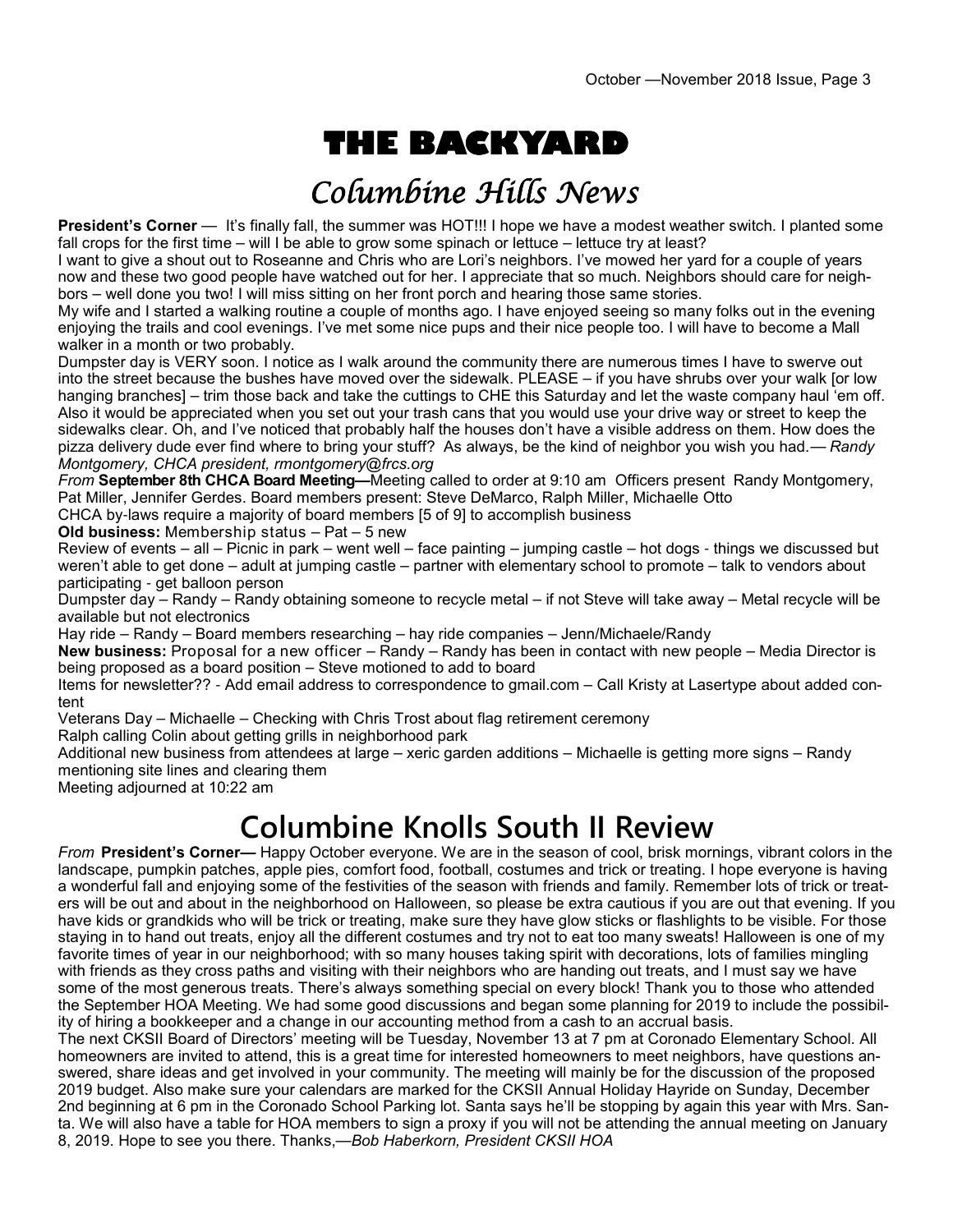### Columbine West Civic Association Newsletter

*From* **A Moment With The Board** The September 11th monthly meeting was held at Dutch Creek Elementary. Thank you to those who attended and gave of your time. Some discussion was about the email and voicemails that the association receives. Many neighbors who do make contact with the association message board are courteous with their thoughts and opinions, but then there are some who choose to use a very strong tone of disappointment. Our current Secretary does an amazing volunteer effort of listening and cataloging each and every phone message and email. Please understand that each of the association volunteers is still one of your neighbors. We have families, jobs, hobbies and vacations just like you. If you leave a phone message and want a call back, please state your name and number because our automated machine doesn't catalog caller ID. If you don't want a call back, then understand we can only be as helpful to you as you are to us. No number, we can't respond. The email message board has been very successful in allowing our Secretary to forward messages and/ or complaints to the correct volunteer to address. If you are calling in to report a Covenant Violation we appreciate your concern and will take all necessary steps to help re-mediate the issues. Again, please understand that these take time. The course of action does not happen overnight and we understand your distress and will approach each situation on its own merit. There is no management company in Columbine West, just (4) Officers and (5) Board Members volunteering on behalf of 1,490 homeowners. Yup, that's correct, (9) neighbors helping to solve issues within the neighborhood. As always we would love to have more hands to address the many concerns in and around Columbine West. If you would like to join the efforts drop us an email or attend a monthly meeting.

This Fall/Winter we will again be offering the Halloween Decorating contest and the Holiday Lighting Contest. Be sure to drop a message to CWCAtalk@gmail.com if you see a display you would like to see win. Winners will receive a Gift Card and a shout out in the newsletter. As a continued reminder to all residents, Columbine West is a 'Chicken free' neighborhood. The covenants are very specific and 'do not' allow them within the neighborhood. The CWCA continues to get reports of chickens residing in the neighborhood and these homeowners can expect a Violation Letter. It is important to remember that any homeowner/ renter in Columbine West is governed by the covenants. If you need a copy you can contact CWCAtalk@gmail.com. The Welcome Committee volunteers each month to deliver a packet of goodies to each new resident. Currently we have 359 memberships supporting the 2018 Budget. The direct link to get to PayPal is www.neighborhoodlink.com/Columbine\_West/pages/39993. We encourage residents to become paid members and help support all the events and activities that happen within Columbine West. If you have questions or any suggestion of ideas feel free to email CWCAtalk@gmail.com. Residents are encouraged to attend any monthly meeting.

### The Leawood Rapporter

*From* **Leawood Civic Association Minutes of September 5, 2018** Board Members Present: Paul O'Connor, Chip and Angela Langowski, Mike Karbach, Rhonda Eveleth, and Nancy Bock.

Treasurer's Report: Mike presented the Treasurer's Report, which included LCA current account balances, payments received, and bills paid.

Jay Court Entrance: The drip system is still not working. Unfortunately due to the heat, the new plants are not faring well. We asked Leawood residents to help with hand watering and only 1 resident volunteered. Our many thanks to Tom Bryant for stepping up to help with the Jay Court Entrance! We hope to be able to save as many plants as possible and will try again in Spring 2019.

2018 Membership Drive: Chip reported, with the people who signed up at the picnic, we are up to 178 paid memberships. 2018 Annual Picnic: Thank you to all the volunteers who helped with the picnic, which was a success. The bake sale raised \$170.40 for the Scholarship Fund.

Meeting adjourned at 8:00pm.

*From* **Leawood Metropolitan Recreation and Park District Minutes September 13, 2018** The meeting was called to order at 6:37pm at Leawood Park by President Kyle Sargent. Members present were: Donna Snyder/Treasurer, Debby Baker/Director, Jennifer Dawe/Secretary, Linda Smith/Vice President and Dave Padilla/Parks Manager.

**Public Comment/Correspondence –** 1) Leawood residents Jay & Lorie Befus attended the meeting to discuss their concerns with maintenance/mowing equipment crossing a section of their property at the northwest entrance to Raccoon Park. Because of the location of a park sign, access is tight in this area and if the ground is wet, crews cannot access the park from the normal maintenance gate. After discussing many options, and the Board being clear about finding a longterm solution, the District decided to move the sign so that the park can be accessed by vehicles without crossing private property. Kyle noted that the District would consider fencing at that entrance, if that was necessary and would enhance the aesthetics while also delineating the property lines better. Dave will coordinate this work and we will see if this works for both the Board and residents.

2) South Jeffco Sports Association has requested use of the baseball diamond in Leawood Park again for their 2019 season. Season runs March 18-June 28. Because of increasing costs for both water and maintenance, the Board approved their lease with a fee increase to \$600 for the season from the old rate of \$500.

**Treasurer's Report –** Donna presented the Treasurer's Report. Invoices for the month include: Excel, Waste Management, Weston, Rich Alarcon, and Dave's invoices for mileage & petty cash. Debby moved the Treasurer's report be re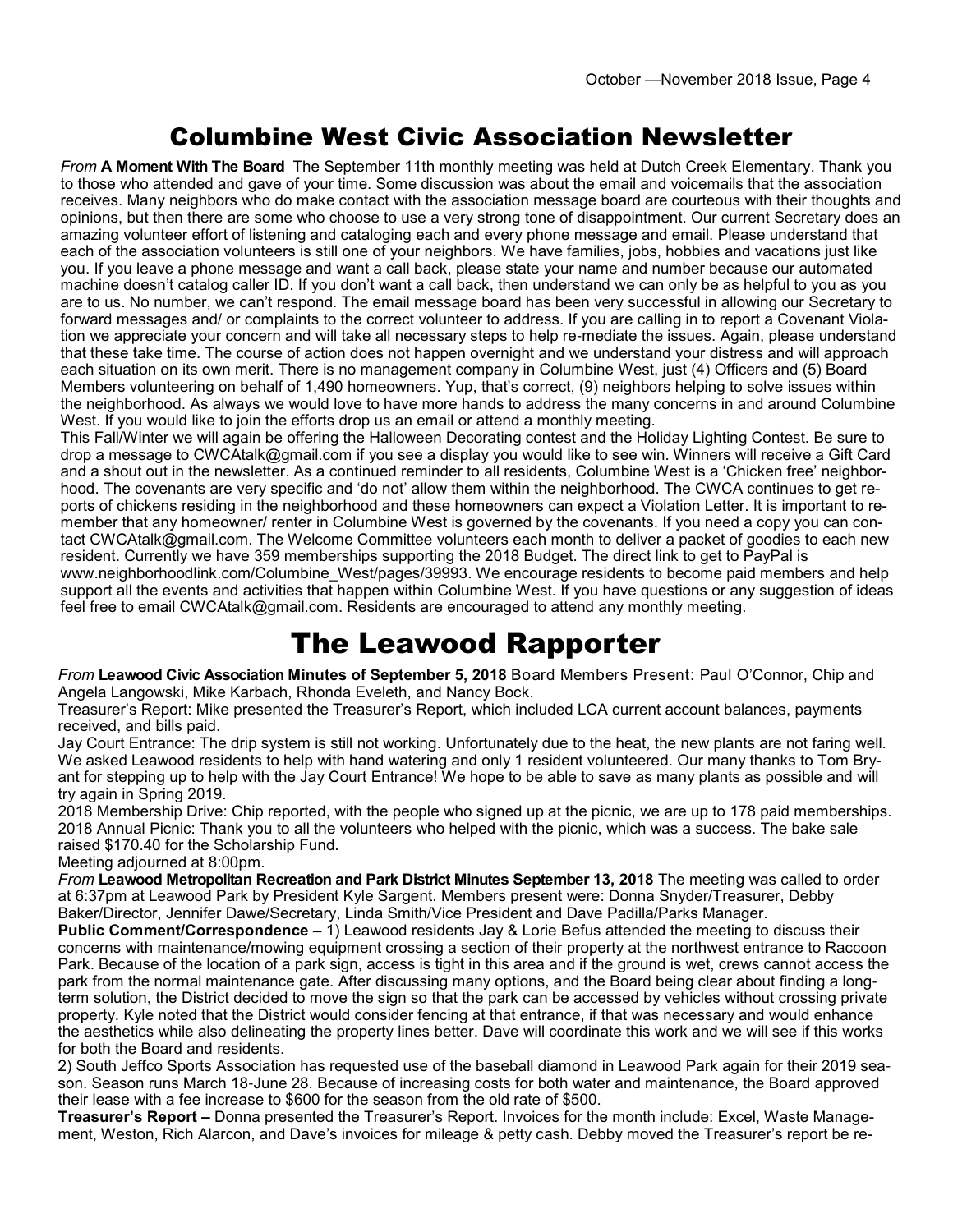ceived and bills paid, Linda seconded, and the motion passed without objection.

Donna also presented the Jeffco Assessor assessment of park property. Our property holdings increased \$165,000 (Previous: \$38,188, New: \$38,353).

**Parks Manager Report –** Dave met with Urban Drainage to discuss creek flow and erosion issues in Raccoon Park, especially flooding during heavy rains. Kyle noted that the District will need to proactively consider how to preserve this stretch of the park as older trees fail, erosion that might require abatement, and the lack of irrigation and access to the east side of the creek. Dave will coordinate a meeting with Urban Drainage and Jefferson County to further discuss this issue and find a solution.

Dave met with Marctel Communication about the damage they caused in Kendall Park when they were boring underground lines in the area. Marctel conducted some repair but not to the standards of the District. Dave will work with them regarding improving their repairs. However, he also stated that other vehicles used the area while it was wet causing additional damage. The Board discussed an option to fence off the area adjacent to Weaver Drive to prevent ongoing, unauthorized usage that is damaging park land.

Old, original Buckner valves in the sprinkler system in Leawood Park need replacing as parts are no longer available. Dave is purchasing replacement valves. Also, in Leawood Park, there were leaks in the irrigation line that runs under the pine trees along Pierce. Dave worked for most of the week to reroute the 2-inch irrigation line without damaging too many tree roots.

Swingle sprayed weeds again in Kendall, Weaver, Tract T and Raccoon Park.

New landscape planting at the wood bridge in Weaver Park is being scheduled. Weston will add irrigation, cobble, planters mix and plants per Kim Holland's design.

The engineered mulch in the Leawood Park playground needs refreshed. Dave is working to find a vendor to supply and install new mulch.

Several old and damaged tables need to be replaced in Leawood Park (rubber covering on the metal has been vandalized and deteriorated over time). Dave will advise the Board on the number of bench seats and table tops that we need to replace.

There are 2 large trees on the south side of Leawood Park that Weston will trim so that they don't risk damage in neighbors' yards.

A request to all dog walkers: After you pick-up after you dog, PLEASE dispose of the poop bag properly. There are trash cans throughout the parks. There is a problem with disposal of bags being tossed over the small fence around the dumpster at the end of Raccoon Park. The dumpster isn't open, and the bags sit on the ground and rot. So gross! Please be an adult and a good neighbor…take care of your dog poop bags!

**New Business** – Kyle and Leawood resident, Lindsey Reese continue to work on the redesign of the pavilion and playground in Weaver Park. Lindsey will be coordinating a Survey Monkey or other online survey for input from residents. If you would like to share your ideas, please email Lindsey at lindseyreese25@gmail.com.

The October meeting will include approving a draft 2019 budget, which will include updating the projects and accomplishments list. —*Jennifer Dawe, Secretary*

Posting location: District Board's agendas are posted by the Clerk to the Jefferson County Board of Commissioners board.

## Westbury

**Your HOA Could Use Your Help** Eight Board members are required in order to keep your all-volunteer Association active. We are three short for 2019. Without a full Board, your HOA will go inactive. This means Westbury will lose: Dumpster Day/ Community Garage Sale, Ice Cream Social and National Night Out, Seasonal Parties, Westbury High School Senior Scholarship, Neighborhood advocacy with the county on such issues as traffic and traffic lights, public safety, planning and zoning, Local newsletter articles, Community cleanup days

The Westbury HOA serves your community. It has no power or desire to tell you what color to paint your mailbox, or to take formal action against any resident. It works with a light meeting schedule.

Will you consider taking a few hours of your time in the next year to help us continue? Contact any current Board member, email Lauraco1@msn.com or call Clay at 303-997-7658.

Your neighborhood thanks you!

#### Woodbourne

*From* **Notes From the Board** The August Board meeting was held on August 15, 2018. There are several community projects being considered and other topics that were discussed at the meeting. Specifics about the meeting were not provided and available at press time so they will be in next month's newsletter.

At our September Board meeting, we will be discussing the following: Clubhouse restroom improvement project, Fremont Street project update.

Just a reminder that we often do not know what will be discussed at our meeting until shortly before the meeting. Our agendas and meeting minutes are posted on our website prior to our meeting and should contain more up-to-date infor-